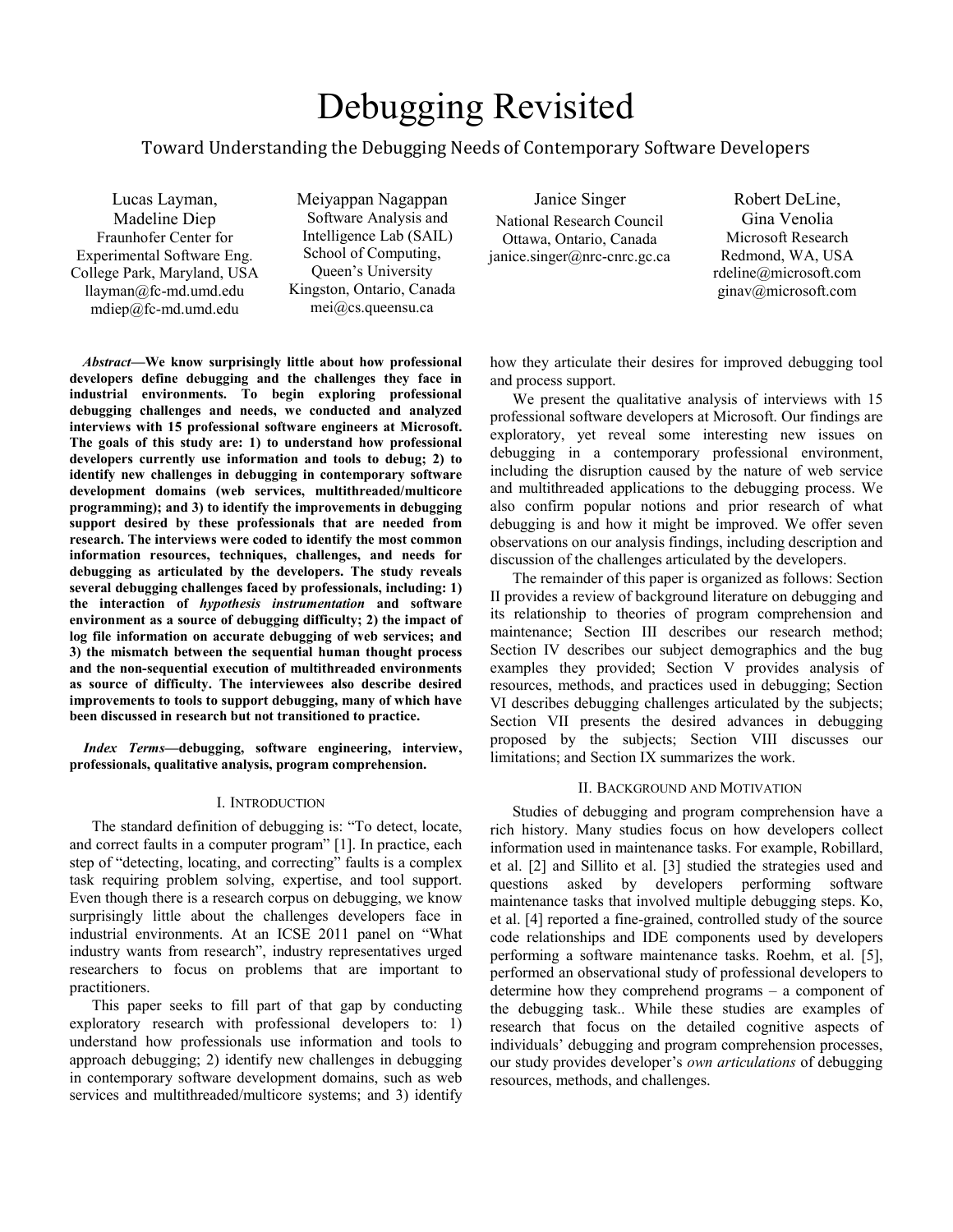Our study elaborates on general models of debugging behavior. Kessler and Anderson [6] and Katz and Anderson [7] provided one of the first models of debugging behavior. In two controlled student experiments, they observed a four-step model of debugging behavior: 1) comprehend the system; 2) test the system; 3) locate the error; and 4) fix the error. Gilmore [8] presented a study conducted with 80 subjects who debugged 10 versions of two programs with two bugs each. His results showed that the key aspect of program comprehension during debugging is to understand the relationship between the problem statement and the changes that solved the bug. Von Mayrhauser and Vans [9] presented a model for program comprehension during debugging based on an observational study of four developers. They captured the actions developers performed, the process followed, and their information needs. They found that the most frequent action was using prior knowledge to generate hypotheses, and that the domain knowledge of the developer drove information need.

These prior studies are valuable for understanding the mechanics of the debugging process. We offer a complementary perspective: we identify how professional developers define debugging and its challenges. This perspective helps to paint a more complete picture of debugging in the context of new domains (e.g. cloud computing systems, massively parallel back end servers, UI rich front end clients, etc.) and the technologies used to build, comprehend, and debug software in industry.

## III. RESEARCH METHOD

We interviewed 15 developers at the Microsoft campus in Redmond, WA, USA to understand debugging from a professional developer's perspective. We then performed qualitative coding analysis on the interview transcriptions. This section describes the interview and qualitative analysis method.

## *A. Interview method*

Study participants were solicited through a company-wide email distribution list. Interested participants were asked to provide a short definition of debugging and demographic information related to experience and expertise. The 15 interviewees were selected from the survey respondents to obtain reflections from a range of experience and problem domains (e.g. web services, operating systems, programming languages, gaming). Due to time limitations, fifteen participants were chosen for a one-hour interview from several dozen respondents. The subject sample was constructed to provide representation of diverse expertise and application domains. Participants were not compensated.

Interviews were conducted in the subjects' offices by two researchers – one focused on the questions and one taking notes. The interviews lasted approximately one hour and were audio recorded. The interviews were semi-structured and the questions focused on four areas: 1) demographics; 2) debugging; 3) bug reproduction; and 4) test-driven development. Portions of the interview related to test-driven development are ignored for this paper. The full set of interview questions may be found at: http://goo.gl/FBfLW. For purposes of this study, the most relevant interview questions on debugging and bug reproduction are (paraphrased):

- "In two sentences, how would you define debugging?"
- "Think of a recent debugging session and describe to me the bug and how you went about fixing it."
- "What tools did you use to solve the bug?"
- "Which information sources did you consult?"
- "What were the biggest challenges in solving the bug? In debugging overall?"
- "What additional information and/or tools would be helpful for debugging and bug reproduction?"

We asked developers to recount specific bugs ground the developers' thoughts on debugging in specific examples rather than solely on generalities. Further, the concrete examples give us confidence that the challenges and needs faced by these developers are real rather than perceived.

## *B. Analysis method*

Our goals for analysis were twofold: 1) to identify the *most common responses* from the interviewees to the questions in the previous section 1; 2) to identify *themes* in the responses to those questions. Our first step was to *code* the interview transcripts. Coding is a method for identifying topics and themes in qualitative data [10] that also prepares qualitative software engineering data for quantitative analysis [11].

The audio recordings of the interviews were transcribed by a professional service familiar with software development terminology. All 15 interview transcripts were coded in group meetings by the first three authors. Coding analysis was completed over 15 sessions of 2-4 hours each for a total of approximately 114 person hours of effort. Coding and analysis was performed using Weft QDA (http://www.pressure.to/qda/) and FreeMind (http://freemind.sourceforge.net/). The authors made frequent revisions to the coding scheme as it changed throughout analysis.

We performed *open coding* [10], wherein subjects responses to the interview questions are categorized according to topic. The topics were grouped into seven main categories according to the research question:

- Demographics
- Definition of debugging
- Descriptions of actual bugs
- Information used in the process of debugging
- Method, processes and tools used in debugging
- Challenges in debugging
- Needs that improve the state of the practice in debugging

The coding scheme is hierarchical (Fig 1). Codes at the same depth in the hierarchy within the same branch represent distinct concepts (e.g., the nodes below the "current environment" subcategory in Fig. 1 are distinct concepts). A subject's response to a question could be and often was coded into multiple categories.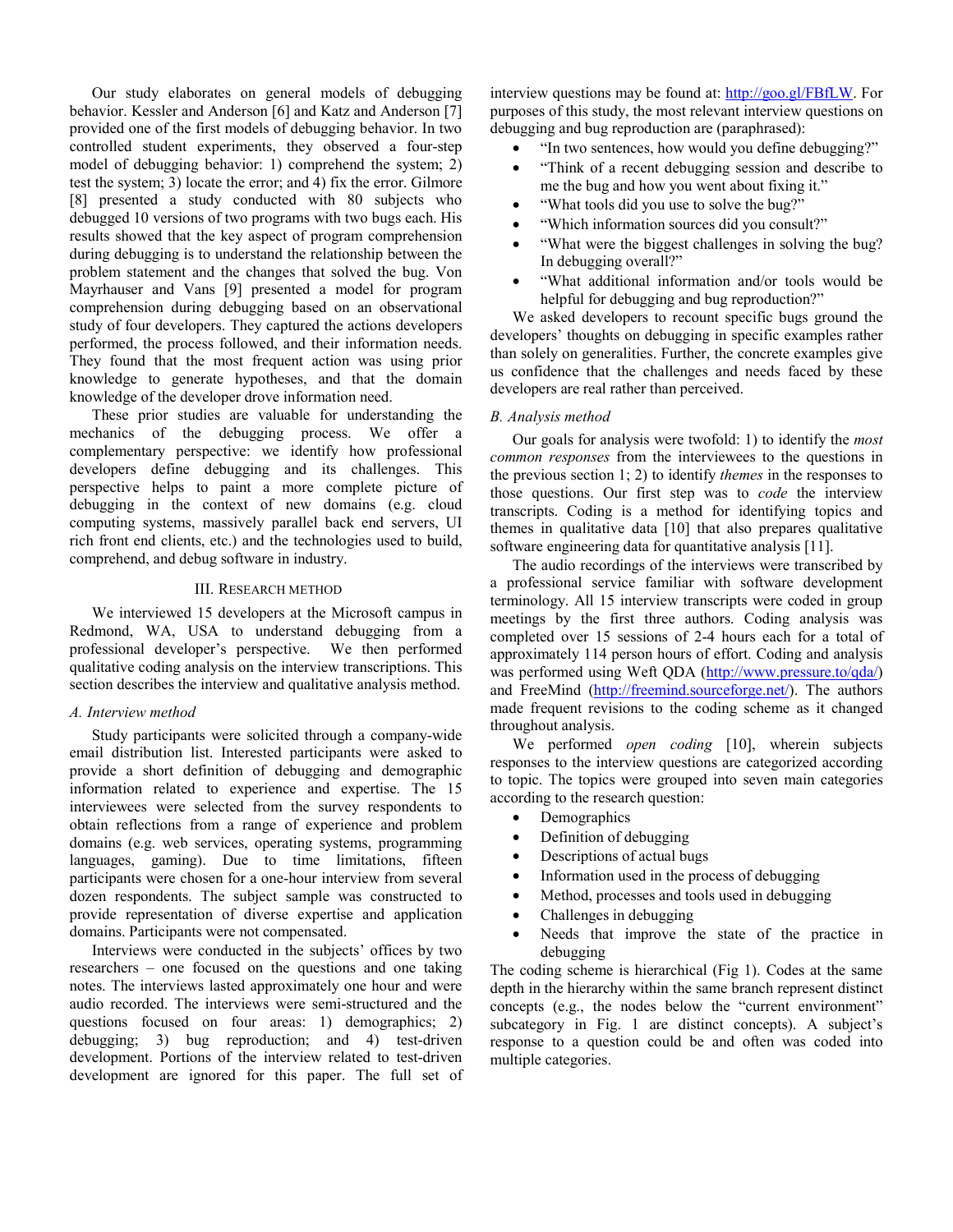

Fig. 1. Coding scheme excerpt demonstrating the coding hierarchy. Main categories are blue and subcategories are green.

After coding three transcripts, the initial coding scheme had seven main categories (e.g., demographics, challenges) with 22 sub-categories (e.g., environmental challenges, expertise challenges) and 66 unique codes. After the  $5<sup>th</sup>$  transcript, the sub-categories in the Challenges and Helpful Features categories were reorganized to be more self-descriptive. The revised coding scheme contained seven main categories, 45 subcategories, and 107 unique codes. The categories and subcategories remained stable for the next 10 transcripts while new instances of specific tools, challenges, and needs were added. After coding the final transcript, we consolidated a number of related codes in the Challenges category according to common themes. The final coding scheme contains seven main categories, 55 subcategories, and 195 unique codes.

In our analysis, we provide counts of the number of subjects whose responses were coded into the corresponding category. We count only the number of individuals – not the number of times a code was mentioned. The counts are the number of individuals whose responses were coded to that category and any of its descendants. Throughout this paper, we use numbers in parentheses to indicate the number of subjects who were coded to a category, e.g., "internet resources (9)".

#### IV. SUBJECT DEMOGRAPHICS AND BUG DESCRIPTIONS

The subject sample and the bugs they described to anchor the interview are described in this section.

## *A. Subject demographics*

The 15 interviewees were selected to provide a diversity of expertise and application domain so that a diverse set of debugging experiences could be obtained in the interviews.

**Years of professional development experience –** The experience of the subjects ranges from less than one year to 30 years. Note that we only counted the number of years that subjects worked in professional setting as software developers. Figure 2 shows the distribution of the subjects' experiences.

**Time spent debugging** – The time spent debugging varies depending on the phase in the development cycle. Some subjects described a phase in the development cycle dedicated mostly to debugging where they spent 90-100% of their time debugging. In other phases, subjects reported spending 4% to 50% of their time debugging. Subjects also report that more time is spent on debugging unfamiliar code, such as legacy code.

**Experience - Software Development Only** 



Fig. 2. Years of professional software development experience

**Current languages used** – All of the subjects use highlevel programming languages, including C, C++, and C#. A small number of the subjects work with scripting languages (Python and JavaScript), markup and style sheet languages, and the organization's proprietary programming language.

**Development environment** – Only nine subjects provided information about the development environment they use. Five of the subjects used the Visual Studio IDE, while the rest of the subjects utilize a set of tools, such as Source Insight for editing, browsing, and viewing the code. The IDEs often provide powerful debugging tools, such as the ability to step breakpoints, to step through code, to add conditional breakpoints, and to step through failure stack traces all while executing the program.

**Role on team** – Eleven out of the twelve subjects providing information about their role on the team were developers, one was a tester, and three did not provide this information. Among the developers, four assumed additional roles, such as tester, development lead, or support.

**Product testing methods** – Eleven of the subjects provided information about the product testing methods. Seven of the subjects unit test their products. Seven of the subjects have a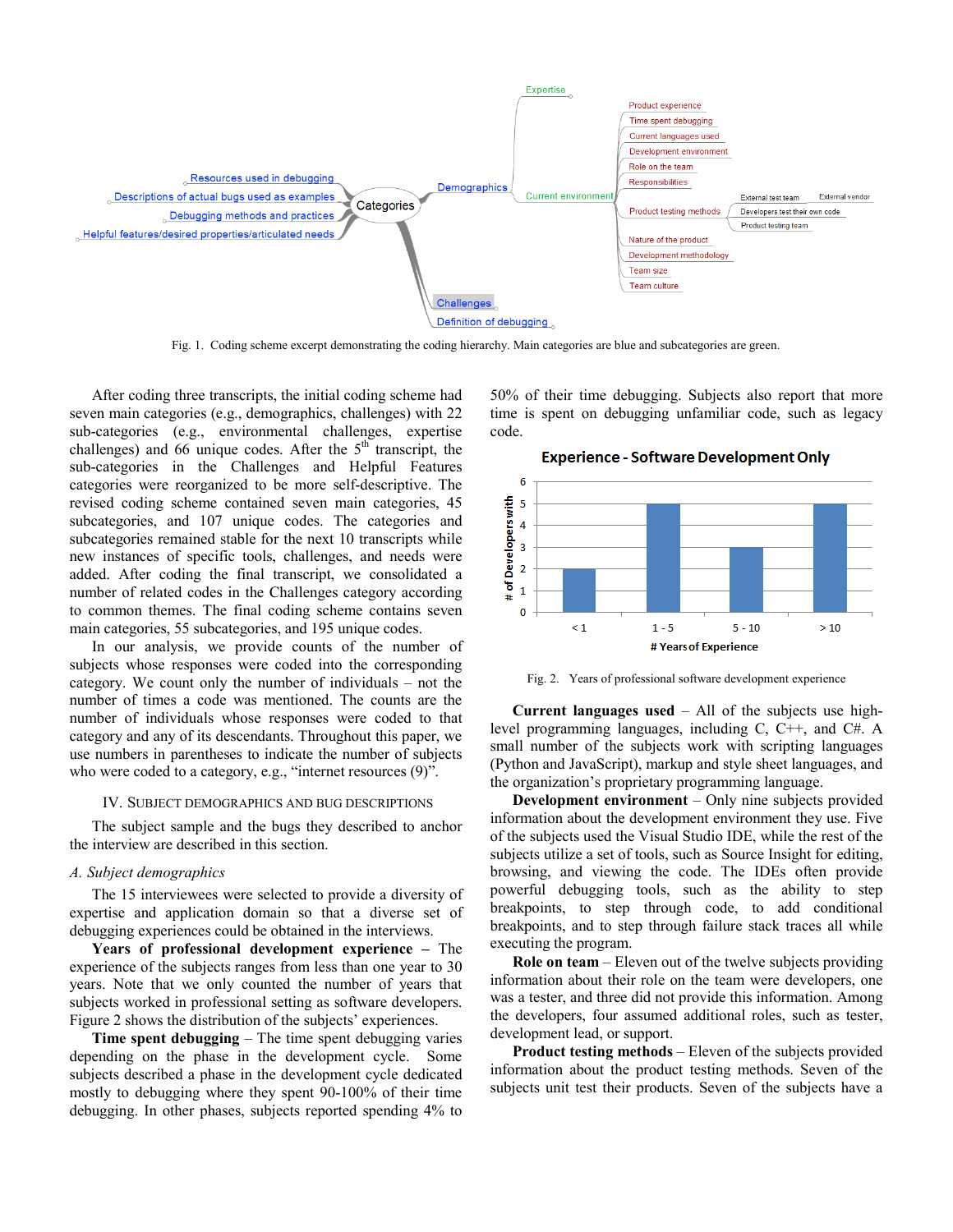separate test team, and one of the test teams was external to the development organization.

**Nature of the product** – Subjects develop diverse types of products, including the organization's internal products (such as testing infrastructure and tool support for proprietary programming languages), products supporting the organization's external products (such as libraries and tools for developing device-specific applications, service deployment, UI framework and rendering, and shared navigation control across the web services), and external products for paying customers (such as web services, cloud storage technology, crawling and indexing components of image/video search services, client-side support for data centers, etc.)

**Development method** – Almost all subjects use some type of iterative development life cycle with release cycles ranging from 2 weeks to six months. However, they do not use a specific methodology in rigorous manner. Several of the subjects use Agile practices/methodologies, such as test-driven development and Scrum, while a small number of subjects follow an iterative waterfall-like model.

## *B. Bug descriptions*

Subjects were asked to describe a recent bug (or bugs) and how they went about fixing it. The root causes of the bugs were categorized as part of the open coding analysis. Table I presents the root cause categories and the number of interviewees whose example bug fit each category. A subject may be counted in multiple categories if he/she described multiple bugs of different types. One subject did not describe a specific bug.

TABLE I. ROOT CAUSES OF SUBJECT'S EXAMPLE BUGS

| # subjects     | <b>Bug category</b>         |
|----------------|-----------------------------|
| 6              | Logic error                 |
| 3              | Specification-related error |
| $\overline{2}$ | Bug in external component   |
| $\overline{2}$ | Multithreading error        |
|                | Device configuration error  |
|                | Find-and-replace error      |
|                | Incorrect API used          |
|                | Localization error          |
|                | Uninitialized variables     |
|                | <b>Unknown</b>              |

Logic errors were the most common type of bug described, wherein the program logic was computing incorrect values or otherwise resulting in unexpected behavior. Specificationrelated errors were attributed by the subject to an incorrect requirement specification. A bug in an external component was a bug that the subject could not fix at the root because he/she did not own the defective component. Instead, the developer had to create a workaround or implement additional fault tolerance. Finally, multithreading errors are bugs attributed to concurrency issues, such as race conditions, starvation, and shared resource corruption.

## V. DEVELOPER DEFINITIONS OF DEBUGGING

Our first research question is: "how do professional developers *define* debugging?" Table II presents the coded responses of the subjects; each subject may appear in more than one category.

TABLE II. SUBJECTS' DEFINITIONS OF DEBUGGING

| $#$ subjects | <b>Debugging definition</b>              |
|--------------|------------------------------------------|
| 13           | Finding and solving reported defects     |
|              | Verifying that code is running correctly |
|              | Program comprehension                    |
|              | Customer troubleshooting                 |

The distinction between "finding defects" and "verifying correctness" is valuable. In the former case, "if something is wrong… you figure out why, what's the cause, how to fix it, and how to verify that you fixed it" (Subject 11). By this definition, debugging is a *reactive* process wherein a failure (or other error) has been observed and the task is to fix the error. In the latter case, "debugging is the process of exercising your code with an objective of finding or preferably not finding any bugs, and once that happens then you have the option of addressing those bugs" (Subject 10). By this definition, debugging is a *proactive* process where developers verify their implementation to prevent failures.

In addition to notions of fixing and preventing faults, five developers explicitly mentioned program comprehension as an element of the debugging process. Debugging is also a process for "rounding out a mental map of the software" (Subject 2) and "observing the flow of the code and the operations to try to get a better understanding for what's going on" (Subject 5). As articulated in [9], an important part of hypothesis building is to understand the actual and intended behavior of the system.

The outlier in Table II is noteworthy. This subject had an expanded take on what it means to debug in a web services environment: "If you suddenly have a problem [in a service], it can be for reasons that are outside of the code […] a network switch might be down, or the latency has increased ... So all of these issues that are actually troubleshooting the system, I would include those in debugging. It's the same kind of skill set that you need to solve it, but it doesn't necessarily imply looking at the code" (Subject 7). This subject indicates a trend that we will visit in more detail later: distributed and web service systems introduce new challenges in debugging.

## VI. INFORMATION AND METHOD USED IN THE DEBUGGING PROCESS

The developer definitions of debugging indicate that the debugging process can be both proactive and reactive, involves a strong element of program comprehension, and expands to resources beyond the source code. Next, we want to understand the specifics of how the debugging process (in all its forms and applications) is carried out. The interviews were coded to answer the following questions:

- 1. What *information* is used in the process of debugging?
- 2. What *methods or techniques* are used in the process of debugging?

To frame our discussion, we provide a model of the debugging process (Fig. 3). The model was created postanalysis and bears elements of previous models of debugging and program comprehension [8], [9]. We provide it here solely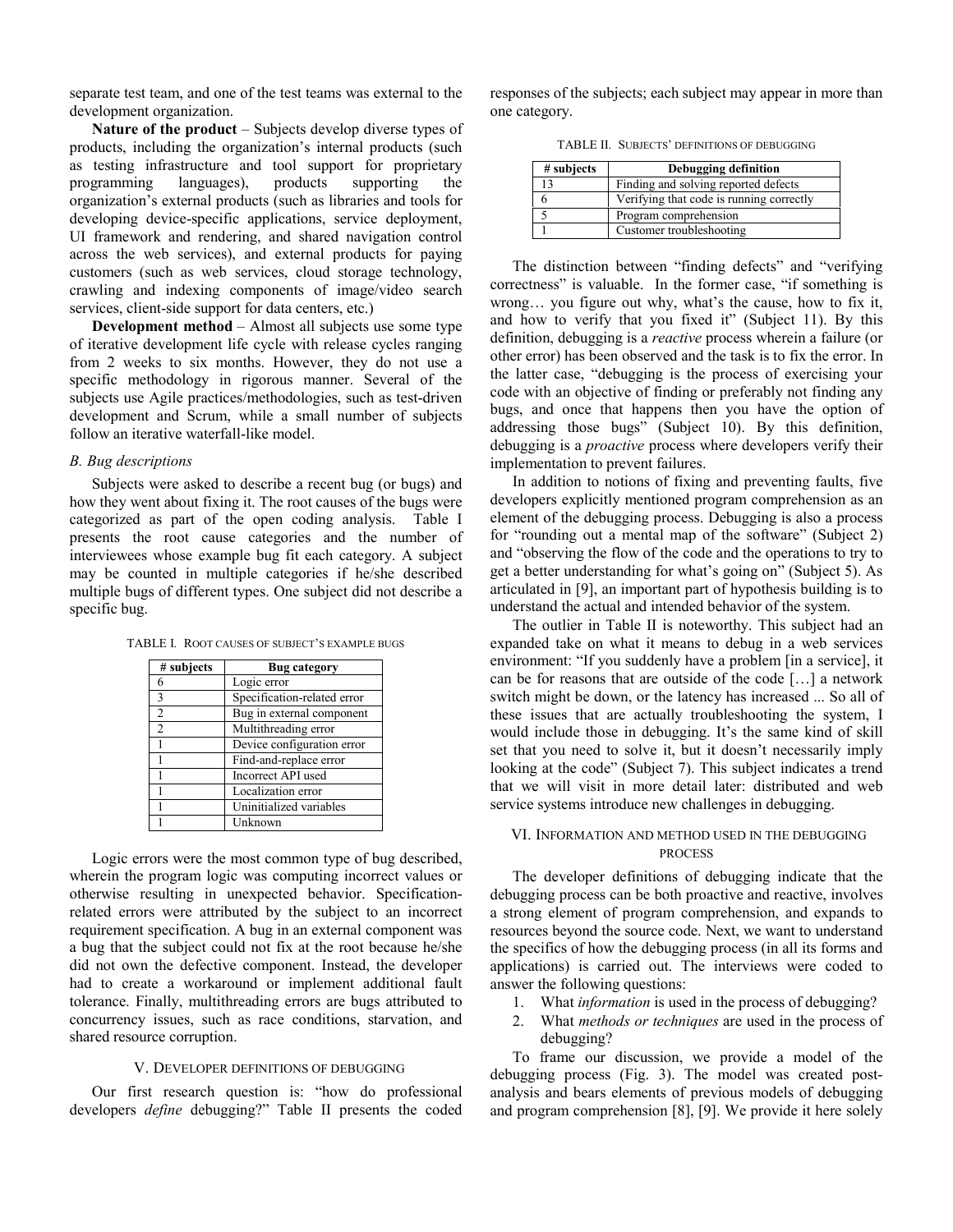*to organize and describe our findings* – this model has not been validated beyond its initial derivation from the data.



Fig. 3. Debugging process model

The debugging process is one of iterative hypothesis refinement. In our sample, nine subjects described debugging as forming a hypothesis and then testing it: "Generally, the way I go is that I will build a hypothesis. I mean just looking at the code: potentially what could be going wrong. And once you have a hypothesis then I'll just try to figure it out if it's right or wrong" (Subject 8). Eight subjects provided examples of how they refined their hypotheses through a divide-and-conquer approach to disproving scenarios: "You eliminate things. And so it's kind of like detective work" (Subject 12) and "most of the time you need to come up with a theory of what might be wrong and try to isolate and figure what parts in place are interfering with each other" (Subject 14).

The debugging process model in Fig. 3 is comprised of three, iterative steps: 1) gather context to generate a hypothesis; 2) instrument the hypothesis; 3) test the hypothesis. This model is similar to previous hypothesis-generation then hypothesistest models of debugging and program comprehension [8], [9]. Note that the actions of "fixing the bug" or "changing the code" are generalized under "instrument hypothesis". This model leads us to our first observation, which we elaborate on in the remainder of the section:

**Observation**: The distinction between *instrumenting* and testing hypotheses is critical to understanding several challenges faced in debugging distributed, parallel, and web- or cloud-based systems.

## *A. Step 1: Gather the context to generate a hypothesis*

Reproduction steps and failure information are critical to understanding the system state before, during, and after the point of failure. This understanding, in turn, is used to help identify potential causes of the failure. Additionally, debugger tools provide runtime insight into the system to help the

developer form a mental model of the program. This mental model of the program and potential changes to the system are augmented by additional external resources. Taken together, these *context gathering activities* provide information that forms the basis of hypothesis generation regarding the origin of bugs in a program or the impact of change made to a program.

All 15 subjects recounted a variety of information used in the debugging process (Table III). We provide synopses highlighting some of the important observations in the subject data below.

| # subjects     | <b>Resources used in debugging</b>            |
|----------------|-----------------------------------------------|
| 15             | Debugger tools                                |
| 14             | Bug information                               |
| 12             | Communication with others                     |
| 9              | Internet resources                            |
| 7              | Custom code/manual debugging data             |
| 6              | System state information (variables, packets) |
| -5             | Searching the source repository               |
| 4              | Code browsers                                 |
| 3              | Printed publications                          |
| $\overline{2}$ | Production health/status/monitoring systems   |
| $\overline{c}$ | <b>Build information</b>                      |
|                | Personal library of technical tidbits         |
|                | Shared internal development team resources    |
|                | Product documentation                         |

# *1) Debugger tools are domain dependent*

The subjects described tools that vary according to the subject's application domain: traditional debuggers for source code, browser and JavaScript testing tools for web development, packet sniffers for networking, and hardware and operating system profilers for device driver development. These tools provide information on the current system state. In all, the 15 subjects mentioned 16 distinct debugger tools. There is no one-size-fits-all tool for debugging, but rather a toolbox.

## *2) Debugging requires sources of information beyond the code*

Whether finding the source of a bug or evaluating a potential change to a program, the answers come from many sources. There is often not enough information about a bug or desired fix, necessitating communication with team members, be it face-to-face (10) or via email (5), between external specialists (5) or customers (5). The need to communicate with other developers to properly reproduce a bug has been documented in prior research [12]. The Internet is often consulted to assist in problem solving, such as API documentation (7), search engines (5), and online discussion groups (2).

# *3) Reproduction steps and system state are essential to accurate fault diagnosis*

Specific sub-categories of bug information used in the debugging process are presented in Table IV. Accurately reproducing a fault is essential to identifying the root cause and potential repair action. Twelve subjects expressly mentioned reproduction steps provided by a tester or other bug reporter,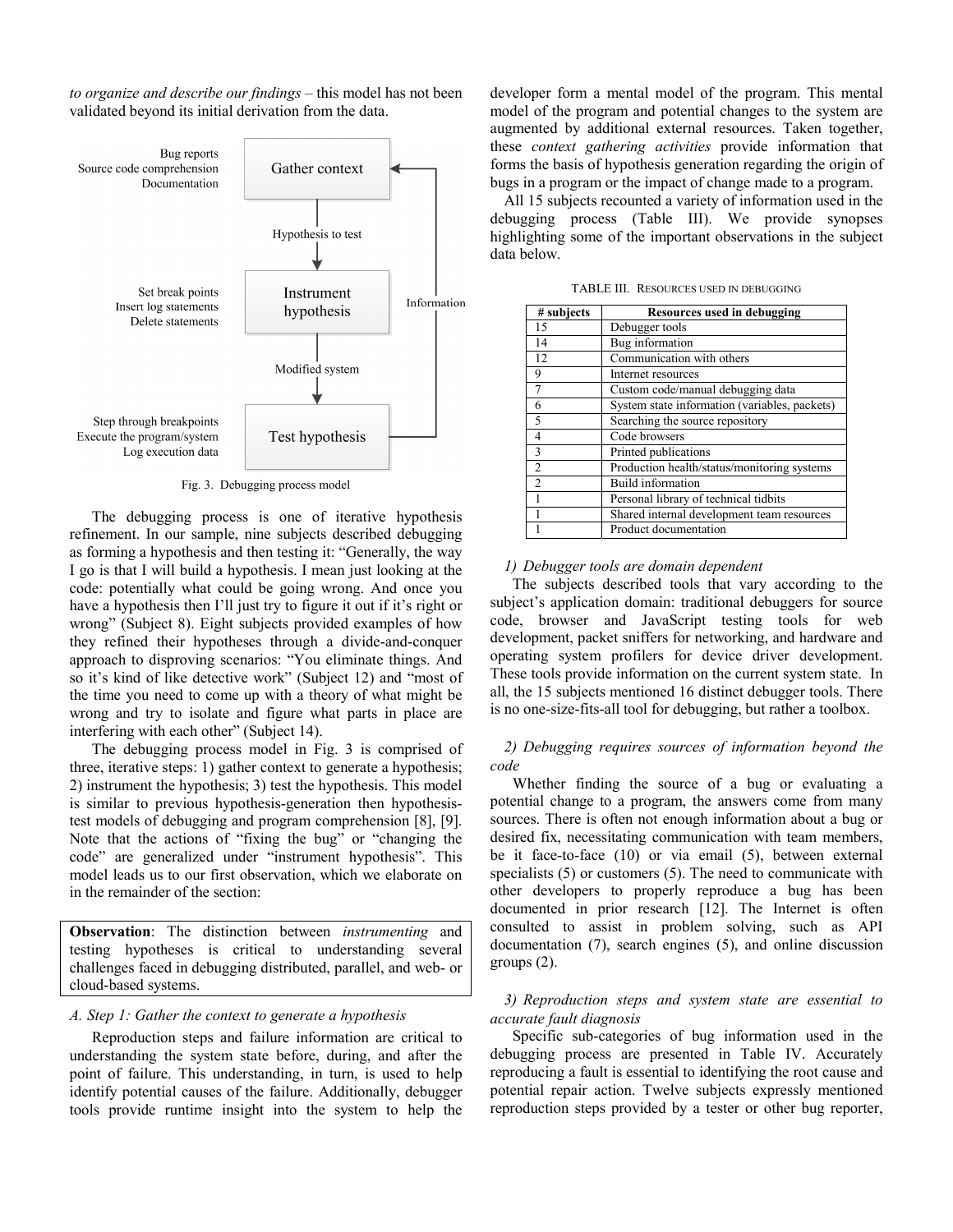which sometimes included screenshots (2) and video (2). Log files (10) play a key role in diagnosing bugs, including the specific strategies for inserting log statements and collating results to provide meaningful, non-superfluous information (4). Log files were mentioned more often than stack traces and crash dumps (7) as a source of fault information.

TABLE IV. SOURCES OF BUG INFORMATION

| # subjects    | <b>Types of bug information</b> |
|---------------|---------------------------------|
| 12            | Reproduction steps              |
| 10            | Log files                       |
|               | Stack trace / crash dump        |
|               | Test results                    |
| $\mathbf{R}$  | Bug database                    |
| $\mathcal{D}$ | Observed system behavior        |
| ∍             | Heap snapshot                   |
|               | Other customer complaint        |

## *B. Step 2: Instrument the hypothesis*

Once developers have gathered context and formed a hypothesis regarding the cause of a bug or the impact of a change, the next step is to test that hypothesis. Our model of the debugging process (Fig. 3) adds a step before hypothesis testing: instrumenting the hypothesis. To instrument a hypothesis is to *modify the program source or execution to gather information to test the hypothesis.* Examples of instrumenting hypotheses include setting breakpoints, inserting log statements, and modifying source statements. By examining how developers instrument their hypotheses, we can better answer the question "what *methods or techniques* are used by professional developers in the process of debugging?" Table V presents the coding analysis results.

TABLE V. HYPOTHESIS INSTRUMENTATION METHODS

| # subjects | <b>Hypothesis instrumentation methods</b> |
|------------|-------------------------------------------|
|            | Inserting breakpoints and watch variables |
|            | Inserting log statements                  |
|            | Removing irrelevant code                  |
|            | Tweaking - modifying existing code        |

# *1) Gradations of disruption in instrumentation*

We assert that all forms of hypothesis instrumentation are disruptive to the original execution of the program, save for executing the program in its production environment. Executing the program in a development environment with a debugger attached (7) introduces performance overhead and environment dependencies that impede simulation of actual program execution. Inserting log statements (4) or other print statements are relatively benign but alter the control flow of the program and add additional dependencies that may influence hypothesis testing. Most interesting are deletion or modification of the source code to help test hypotheses. For example, "Commenting out code to try to narrow in on what is causing the problem" (Subject 13) and "make a change to the code, try rerunning it, and see what happens… just make a change to make sure that it [meets] my expectations" (Subject 9). This approach is disruptive to the original control flow of the program by creating the greatest potential for unintended side effects that may make hypothesis testing inaccurate.

**Observation**: Modifying the source code is beneficial to isolating the cause of bugs, but may cause additional, unwanted behavior changes.

## *2) Debugging over logging – when possible*

In general, there appears to be an order of preference for instrumenting the system for hypothesis testing. A debugger environment (e.g. the Visual Studio debugger) offers rich information, such as the call stack (4), exception code (4), runtime values of variables (4), and the ability to pause execution (1). In contrast, log files and log statements (4) can provide information on program state but cannot be manipulated at runtime to provide additional information. Logging provides imperfect information, but is the "first line of defense" (Subject 5) for production systems: "so eventually I iterate, and you iterate adding logging, looking at the logs, and just trying to understand how the code worked" (Subject 2).

**Observation**: Context information and control of execution are the perceived advantages of debuggers over logging.

#### *C. Step 3: Test the hypothesis*

The final step of the debugging process is to test a hypothesis by executing the program with instrumentation to observe its behavior. Table VI provides the code categories for hypothesis testing methods.

| TABLE VI. HYPOTHESIS TESTING AND COMPARISON METHODS |  |  |  |  |
|-----------------------------------------------------|--|--|--|--|
|-----------------------------------------------------|--|--|--|--|

| $#$ subjects | Hypothesis testing and comparison methods |
|--------------|-------------------------------------------|
|              | Stepping in the debugger                  |
|              | Comparing against examples                |
| ∍            | Comparing against an oracle               |
|              | Analyzing network packets                 |
|              | Backtracking                              |
|              | Printing out hard copies of code          |

Testing a hypothesis is not always as simple as stepping through a debugger. Some environments, such as the web or distributed systems, cannot be easily debugged using a traditional debugger. Distributed cloud services can only be debugged using logged information and performance monitors. Hypothesis testing involves comparison of the actual behavior of a system against some control: either a mental model of the system, example expected output, or a testing oracle.

# *1) Web and cloud service environments introduce lag time in hypothesis testing*

The predominant environment for debugging is on the desktop using an IDE debugger. This provides instant feedback to the developer and facilitates rapid hypothesis iteration. Some domains do not have the benefit of this rapid feedback, such as cloud and web services. These uncontrolled operational environments also mean the desired parts of the system may not be exercised. This can cause the debugging process to take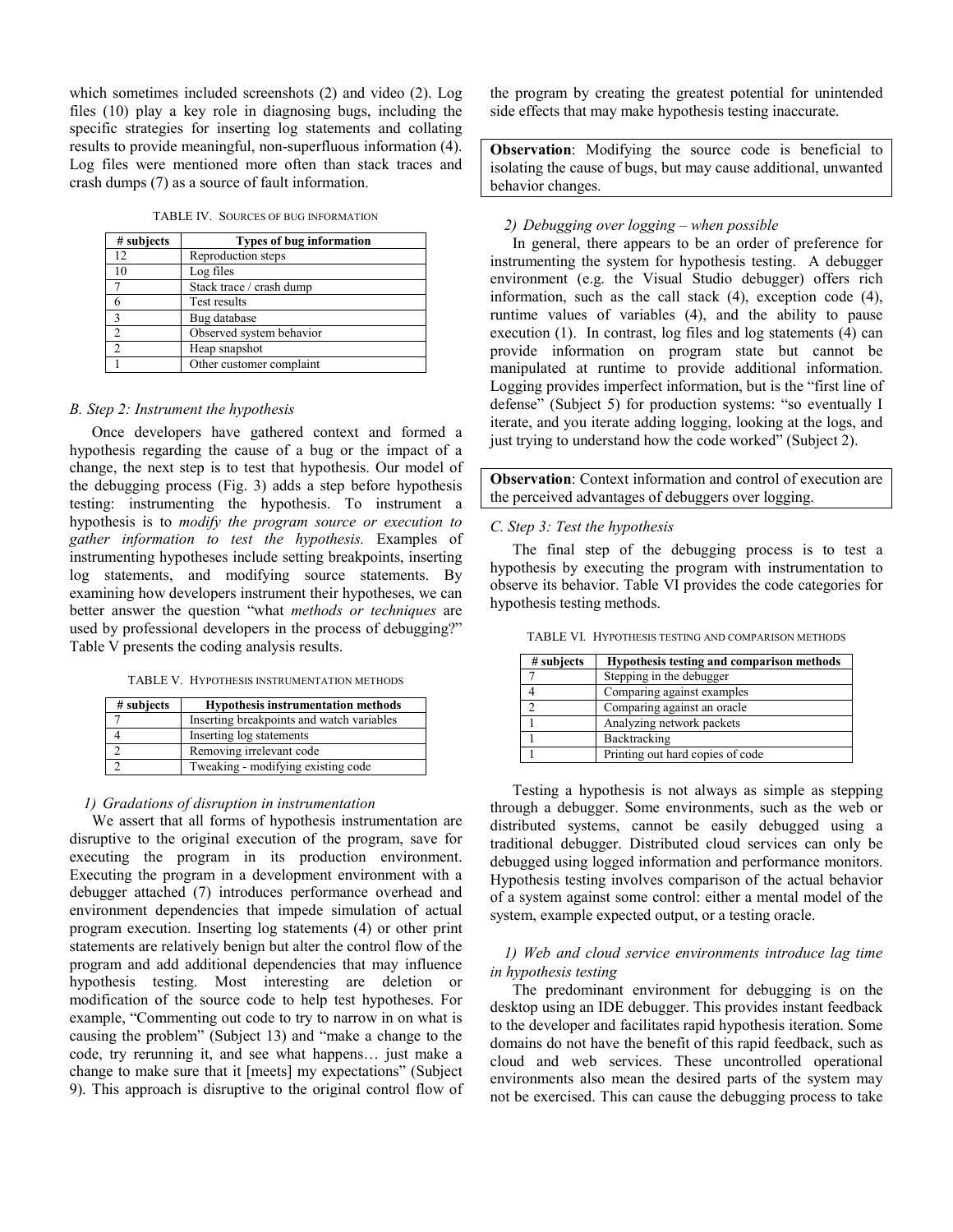"several weeks" as many generations of log statements are created, deployed, and the results collected (Subject 2).

**Observation**: Uncontrolled environments (such as the web) make traditional debugging impossible because of the lag time between instrumenting and testing a hypothesis.

# *2) Some environments limit the debugging resources available for hypothesis testing*

Not all developers can make use of a debugger: "Because of the world that we live in and the Web, we do not have the ability to actually debug in a production environment, I mean, using an actual debugger" (Subject 4). Another subject had a similar comment, "you can never really attach a debugger to a front-end, the machines responsible for rendering the UI. If you attach a debugger on somebody's […] request as it goes to that machine, it's not going to give accurate results, and they're not going to be very happy" (Subject 3). The distinction between instrumenting and testing a hypothesis in our debugging model (Fig. 3) was prompted in large part by the lag time and lack of control in some software development environments.

**Observation**: In general, developers are limited to using debuggers (and the rich data contained therein) when their testing or productions environments permit.

## VII. DEBUGGING CHALLENGES

Our observations in the previous section alluded to challenge areas in need of improvement to support debugging in a modern software development setting. All fifteen subjects were asked to describe the biggest challenges in solving their bugs and in the debugging process overall. The responses to this question were used to answer the question "what *challenges* are faced by professionals when debugging?" The subject responses fell into the six categories listed in Table VII.

The subjects described a diverse set of 46 distinct challenges. Communication challenges include, for example, difficulty gaining access to expert knowledge (2) or design rationale (1), and asking the right questions of both experts (1) and search engines (1). Debugging process challenges reflect the inherent cognitive difficulties of debugging, such as losing one's frame of thought (2) and the time-consuming venture of navigating source code (1). Six subjects had the common complaint of not being able to accurately reproduce a reported failure. Below, we provide themes from the more interesting challenges from the highlighted categories in Table VII.

TABLE VII. DEBUGGING CHALLENGES

| # subjects | <b>Debugging challenges</b>               |
|------------|-------------------------------------------|
|            | Environmental challenges                  |
|            | Multithreaded/multicore                   |
| O          | <b>Information quality</b>                |
| n          | Communication challenges                  |
| n          | Unable to reproduce failures consistently |
|            | Debugging process challenges              |

# *A. Environmental challenges – tool usability and domain support*

Nine respondents cited of shortcomings in the debugger. Subjects complained of debuggers having a steep learning curve and non-intuitive UIs (3). Others (2) gave examples of the debugger providing incorrect debugging symbols: "as long as you have the debugging symbols for the modules you can just click on a frame in the call stack and here comes the source code and it's pointing at the line that you're at ... if you don't have the right symbols or something and it doesn't work, all of a sudden it throws me for a loop" (Subject 12).

Other subjects complained of *debugger performance in specific domains*, such as poor performance when using remote debugging (1). Two subjects described the challenge of tracking data between threads in a multi-threaded application and identifying the correct thread to attach the debugger: "In the Web world, one of the things that we face is when I try to attach a debugger to a process that's running inside [a webserver] … there can be dozens of them going, and in that case, I literally have to sit there and go through each one and attach it until I find the right one" (Subject 5). Two other subjects described the difficulties of debugging code that has been optimized by the compiler: "With release builds, since there are so many optimizations, I mean source level debugging is really kind of bad. For example, you'll be jumping up and down, and it makes no sense" (Subject 18).

# *B. Multithreaded and multicore challenges – Heisenberg's multithreading debugging principle*

"You know you're stepping through [a thread]… but this other thing is still running, or is it not running?" (Subject 13). The human problem-solving process is in many ways sequential. If A, then B. If A, then not B, something is amiss. "It's sort of human to imagine things as a sequential workflow. So, we make assumptions that once you start doing something it will end that way, and in a multithread environment that's not the case" (Subject 14). However, when debugging multithreaded applications, developers are forced to project a sequential analysis onto a non-sequential program execution: "Sometimes you have to freeze the other thread … But then, oh, wait, that deadlocks the thread that you're trying to work in. And you end up having to … thaw him to let this other guy go, then you get a break[point] on that guy… it consumes a lot of time because you actually have to go figure out what these threads are and how they're dependent" (Subject 13). Race conditions between threads, in particular, were identified as the most difficult bugs to track down: "The biggest challenged was a race condition involving like 40 threads or something. It was difficult to track it down because you had to kind of freeze frame the threads and then let them go selectively" (Subject 8).

The sequential human thought process versus the nonsequential execution of multi-threaded programs is, we believe, the root cause of the challenges of debugging multithreaded programs. The analysis enabled by IDE debuggers requires human interpretation, which in turn necessitates a sequential view of the application under test. By casting the multithreaded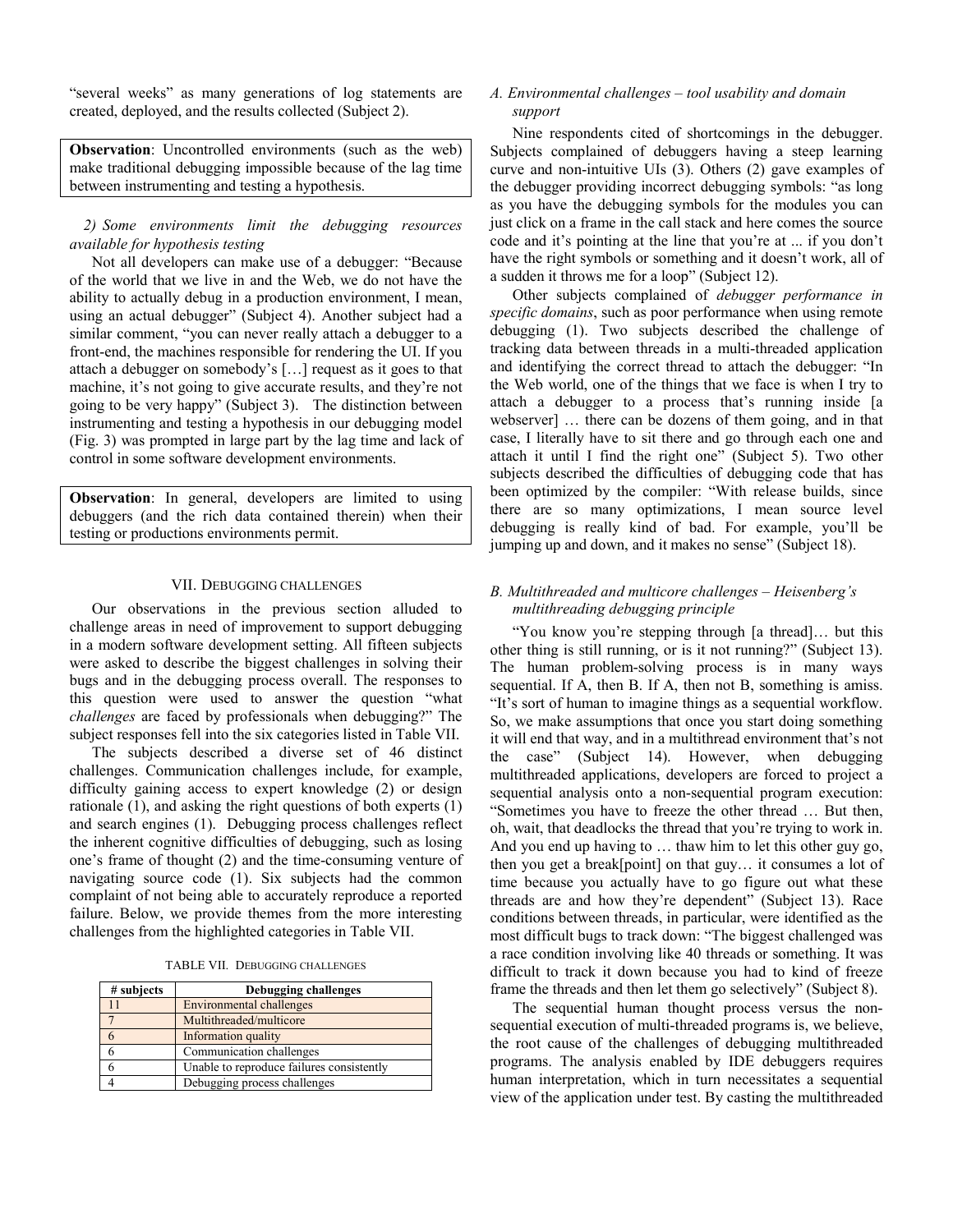program sequentially, developers introduce highly disruptive hypothesis instrumentation (Section VI.B.1).

**Observation:** Instrumenting hypotheses to debug multithreaded applications drastically changes the runtime environment. This change decreases the likelihood that the original fault will manifest and increases the likelihood that the true fault will be masked by other behavior, such as a deadlock caused by breakpoint.

## *C. Information quality – piecing together log data*

Six subjects described current challenges in working with log files. Application logs provide (useful) information to help debug failures in production. Log files often record *events* (i.e. actions) that occurred in the production system, sometimes including specific failure information such as stack traces or exceptions. Two subjects noted that event-based logs provide *insufficient information* to diagnose the failure: "There've been cases in the past where we've had a series of crash dumps which just tell us this line of code is crashing; and we have no reason to know why it is because we can't see the local context information. If we had that variable active, we would've solved those bugs very efficiently" (Subject 3).

Three subjects commented that *collating and analyzing log information* presents a challenge. These subjects work in an online services environment where logs from production systems were often their only insight into failures: "If there's no log, I don't even know [a failure] is happening … because I have no way to access the machine" (Subject 11). These production systems generate a "huge amount of data" (Subject 7), and this huge amount of data is sometimes "really hard to put together" (Subject 11). In a web or cloud environment, a single event initiated by the user (such as purchasing an item from an online store) may be serviced by multiple instances of the software on multiple machines. If the user-initiated event fails, the challenge is to piece together what happened from multiple logs across multiple machines with potentially different configurations. For example, "when [the client request] goes from the [front end] to the middle tier, it can go again to any of the 20 boxes… somebody reports a problem, you open the boxes, and do a search on all of them and see where it is ... When there is an error happening on this application that spans across machines … you want to be able to get the logs from all machines" (Subject 7). This challenge is akin to understanding the *provenance* [13] of a transaction across multiple machines to help developers debug failures that occur in the transaction.

## VIII. DESIRED IMPROVEMENTS TO SUPPORT THE DEBUGGING PROCESS

The subjects provided diverse answers when asked "what *additional information and/or tools* would be helpful for debugging and bug reproduction?" The responses were coded to 33 categories. Table VIII lists the topics indicated by multiple subjects. We provide discussion of the more interesting and novel responses below.

### TABLE VIII. DEBUGGING CHALLENGES

| $#$ subjects   | <b>Debugging challenges</b>                              |
|----------------|----------------------------------------------------------|
|                | Capture and replay of production events                  |
| $\overline{3}$ | More contextual information in runtime logs/stack traces |
| $\overline{3}$ | Integrating data from different sources                  |
| $\overline{3}$ | Bi-directional debugger                                  |
| -3             | Debugging tool training                                  |
| 3              | Multithreaded support                                    |
| $\overline{2}$ | Automatic breakpoints upon entry into a class            |
| $\overline{2}$ | Automated log analysis                                   |
| $\overline{2}$ | Program context                                          |
| C              | Visually showing the execution trace                     |

## *A. Improving failure reproduction*

Six subjects expressed a desire for better support to capture and replay events that occurred in a production system around the time of a failure (green highlight in Table VIII). "If we can replay the input going into that code around when the crash happened, that would be really, really good" (Subject 4). The subjects' desires for replay focus on recreating system state from the system input around the time of the failure. For example, "[our program] was being pelted incessantly by what seemingly is randomly generated operations … a log of what those things are would have been so valuable" (Subject 12) and "What is the network traffic? How to playback that traffic?" (Subject 11). While tools exist to support capture and replay of system state for debugging purposes [14–17], the application of such tools in real production systems with respect to scalability and security concerns is unclear.

#### *B. Better support for log file analysis*

Five subjects (the union of the pink highlights in Table VIII) expressed a need for better information captured in log files. One challenge is obtaining more contextual information about the program state from log files: "In debugging from a production crash, I think it would help a lot if we had the reliable local variables and reliable heap information ... because sometimes the logs aren't completely aligned with the crash dumps, it's hard to figure out what the program was actually doing" (Subject 3). "We have very good debugging tools, to be honest. One [improvement] could be a standardized way of putting some more source level debugging information in the logs" (Subject 8). The practical limitations of adding more information to log files are obvious, "in an ideal world, you'd have the stack trace for every line that was written to the log because you never know what you're going to need. But, of course, there's going to be a lot of overhead" (Subject 15).

The subjects also expressed a need for tools to integrate information from multiple log files. For example, "[it would be nice] to bring in the window from around each crash dump and do a comparison of the log messages around each crash to see whether there are patterns" (Subject 3) or to match all log files "from a specific point in time" (Subject 3). Further, log file information could be integrated with other information for even greater benefit: "if I can create the linkage between different pieces: source code, deployment logs, and all those with something related … then form one I can easily navigate to another one without receiving too much noise. That would be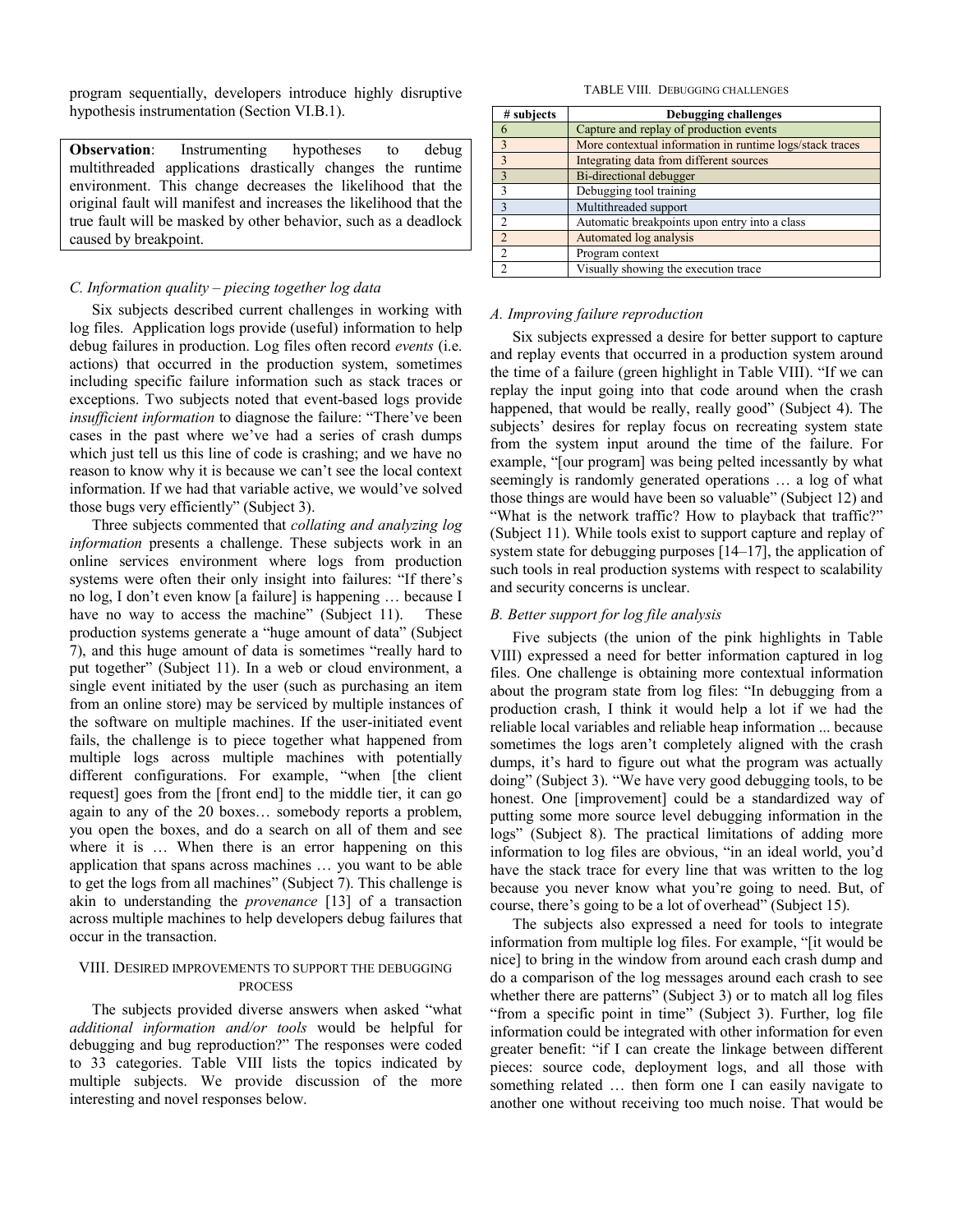really helpful" (Subject 11). These proposed improvements reduce the search hypothesis space by removing noise and providing relevant information. Similar notions of reducing the navigation space for improved debugging performance have been observed in (e.g., [2]).

## *C. Multithreaded support*

Many of the suggestions for multithreaded debugging support involve more information and control in the debugger (blue highlights in Table VIII). One subject offered a basic usability improvement: "just being able to say *freeze all the other threads* other than the one I'm currently working on, *thawing the other* ones, and stuff like that" (Subject 13). Another beneficial ability in the debugger would be to determine *which thread owns a lock*: "If I'm waiting on a lock, being able to see who actually currently has that lock. It would be nice to be able to see that easily" (Subject 13). For example, "I'd sometimes like breakpoints to be *thread-specific*. [If] there's a bunch of worker threads that are running the same code, I don't want the other guys hitting that breakpoint and confusing me" (Subject 13).

One subject's program used a queue where threads deposited data into a queue, and then separate threads pulled the data from the queue for processing. He expressed his desire to *trace data across threads*: "oftentimes the thing that I was trying to follow was a particular message or piece of data and it was crossing a bunch of threads" (Subject 15). The subject suggests data tagging where the debugger would notify the user when particular data are passed through the system.

These suggestions all focus on supporting the sequential analysis of multithreaded applications, which we discussed previously in Section VII.B. Only one subject mentioned the need for better automatic multithreaded fault detections tools, such as tools that examine for deadlocks or race conditions (Subject 13). Though numerous such tools exist, it is unclear how they are used by development teams and if it would be beneficial or how to integrate such tools into the development environment alongside the debugger.

#### *D. Backward debugger*

Three subjects mentioned the concept of a *backward debugger*: one that allows the user to step backward in execution. For example, "let's say you have a crash ... I would like to be able to stop there and backtrack logic. So, basically review" (Subject 4) and "If you're trying to figure out why something is broken, the process is stepping forward deeper into the code … but then you have to work your way back and frequently that involved re-executing the process. If there was some sort of history ... that would be useful" (Subject 15). This concept is not novel and has been successfully implemented (e.g., [18], though no general solution for integration into common IDE debuggers has been.

**Observation**: Better support for reproduction, log file analysis, multithreaded debugging, and backward-in-time debugging is needed. While all of these concepts have been demonstrated in research, scalable, real-world solutions are needed.

## IX. STUDY LIMITATIONS

This study is subject to the limitations described below.

# *A. External validity*

The coding results (bug descriptions, demographics, debugging information used, debugging techniques, challenges, and needs) are limited to the 15 subjects selected from Microsoft. This sample is not representative of the software development population as a whole. Furthermore, our model of debugging may not generalize to all individuals in all domains. The goal of this work is exploratory, and to guide future research paths into contemporary debugging problems.

## *B. Internal validity*

The group of potential study participants was self-selected, and the interviewees were selected based on subject expertise and domain area. As such, the subjects are not necessarily a representative sample of the population within Microsoft, or the greater software developer population as a whole. Rather, subjects were intentionally selected to obtain a diverse set of responses and examples. The interviews were limited to 60 minutes, and not all interview questions were asked of all subjects. Thus, the analysis of the most-frequently-mentioned topics may not be accurate within the sample as all subjects were not given an equal chance to respond to all questions.

## *C. Construct validity*

The interview questions reflect the research interests of the authors and thus do not capture every facet of the debugging milieu. The questions were structured to be open-ended so that respondents could provide their own examples of bugs, the challenges they face in debugging, and the needs they have to improve the state of the practice. The diverse responses of the interviewees suggest that the questions and sampling were appropriate for understanding the breadth of debugging concerns within the sample. The model of debugging derived from these interviews and coding analysis is convergent with previous models of debugging and program comprehension, thus providing some indication that the questions asked were appropriate to converge with past findings.

## X. CONCLUSION

In this paper, we explore debugging in a professional setting based on the qualitative analysis of 15 interviews with developers at Microsoft. We provide discussion of information sources and debugging methods used by these professionals based on descriptions of actual bug investigations provided by the developers. The primary goals of this research were to explore what information and processes professionals use to debug, and to identify the challenges introduced by the professional environment.

The study also reveals several debugging challenges faced in some professional settings: 1) the interaction between *hypothesis instrumentation* (altering the source code and debugging environment) and some software environments (e.g., web services) introduce a lag time between hypothesis instrumentation and testing; 2) the impact of log file information on accurate debugging of web services; and 3) the